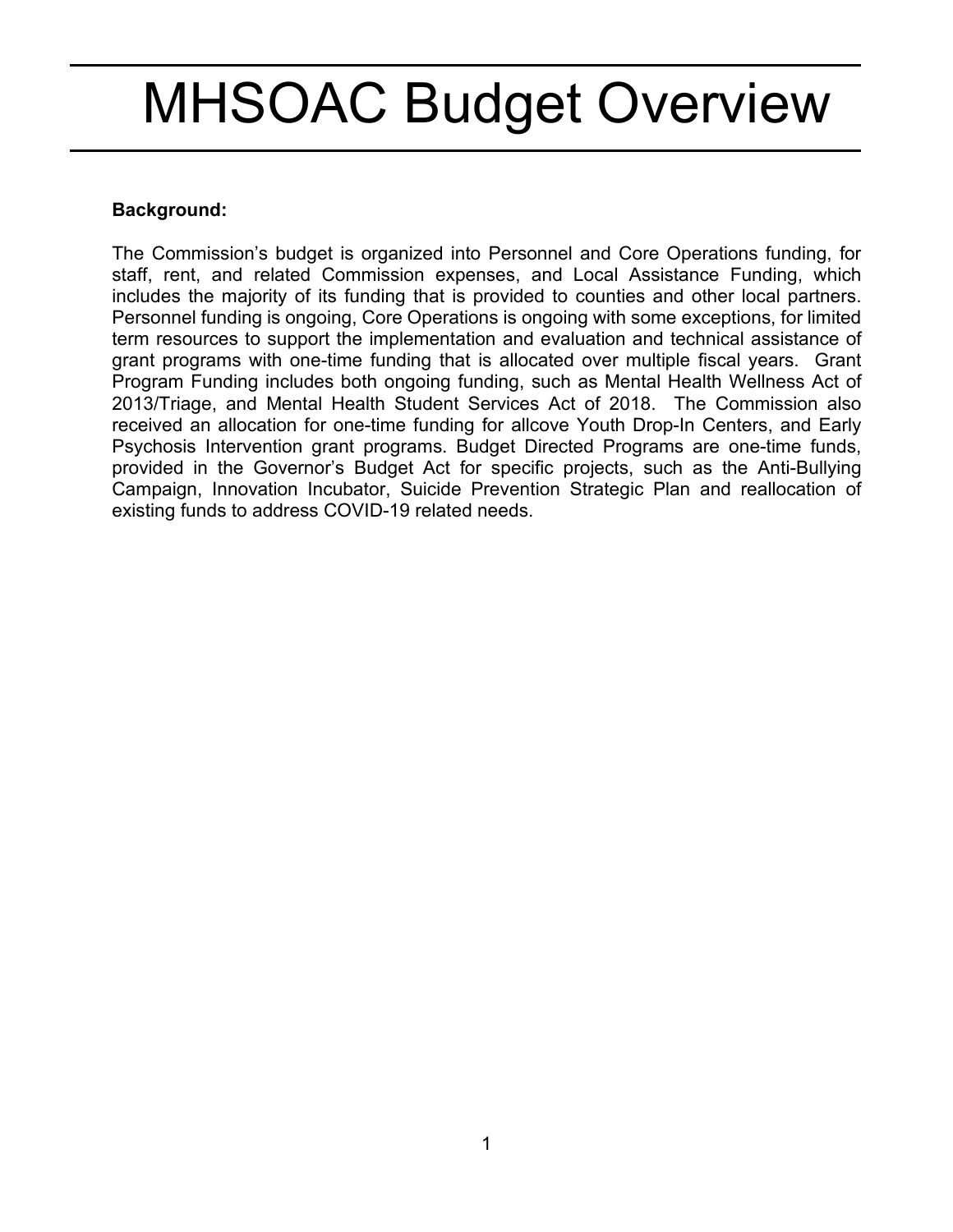# **Budget by Fiscal Year and Specific Category**

|                                                                      | <b>Fiscal Year</b><br>2019-20 | <b>Fiscal Year</b><br>2020-21 | <b>Fiscal Year</b><br>2021-22 | <b>Fiscal Year</b><br>2022-23 |
|----------------------------------------------------------------------|-------------------------------|-------------------------------|-------------------------------|-------------------------------|
| <b>Operations</b>                                                    |                               |                               |                               |                               |
| Personnel                                                            | \$4,044,000                   | \$5,528,000                   | \$6,720,000                   | \$8,207,000                   |
| <b>Core Operations</b>                                               | \$7,019,000                   | \$5,256,000                   | \$28,890,000                  | \$19,533,000                  |
| <b>Total Operations</b>                                              | \$11,063,000                  | \$10,784,000                  | \$35,610,000                  | \$27,740,000                  |
|                                                                      |                               |                               |                               |                               |
| <b>Directed</b><br><b>Budget</b><br><b>Programs</b>                  |                               |                               |                               |                               |
| Anti-Bullying Campaign*                                              |                               |                               | \$5,000,000                   |                               |
| COVID-19*                                                            |                               | \$2,020,000                   |                               |                               |
| Innovation Incubator*<br>(\$5 m 2018/2019)                           | \$2,500,000                   |                               |                               |                               |
| <b>Stakeholders</b>                                                  | \$5,418,000                   | \$1,398,000                   | \$5,418,000                   | \$5,418,000                   |
| Suicide Prevention*                                                  |                               | \$2,000,000                   |                               |                               |
| <b>Total Budget</b><br><b>Directed</b><br><b>Programs</b>            | \$7,918,000                   | \$5,418,000                   | \$10,418,000                  | \$5,418,000                   |
|                                                                      |                               |                               |                               |                               |
| <b>Grant Programs</b>                                                |                               |                               |                               |                               |
| allcove (Youth Drop-In<br>Centers)*                                  | \$14,589,000                  |                               |                               |                               |
| <b>Children and Youth</b><br><b>Behavioral Health</b><br>Initiative* |                               |                               |                               | \$42,900,000                  |
| <b>Early Psychosis</b><br>Intervention*                              | \$19,452,000                  |                               |                               |                               |
| <b>Mental Health Student</b><br>Services Act**                       | \$48,830,000                  | \$8,830,000                   | \$103,830,000                 | \$8,830,000                   |
| <b>Coronavirus Fiscal</b><br>Recovery Fund of 2021*                  |                               |                               | \$85,000,000                  |                               |
| <b>Mental Health Wellness</b><br>Act/Triage                          | \$20,000,000                  | \$20,000,000                  | \$20,000,000                  | \$20,000,000                  |
| <b>Suicide Prevention</b><br><b>Voluntary Tax</b>                    |                               |                               | \$239,000                     |                               |
| <b>Total Grant Programs</b>                                          | \$102,871,000                 | \$28,830,000                  | \$209,069,000                 | \$71,730,000                  |
| <b>Total</b>                                                         | \$121,852,000                 | \$45,032,000                  | \$255,097,000                 | \$104,888,000                 |

\*one-time funds

\*one-time funds+ ongoing funds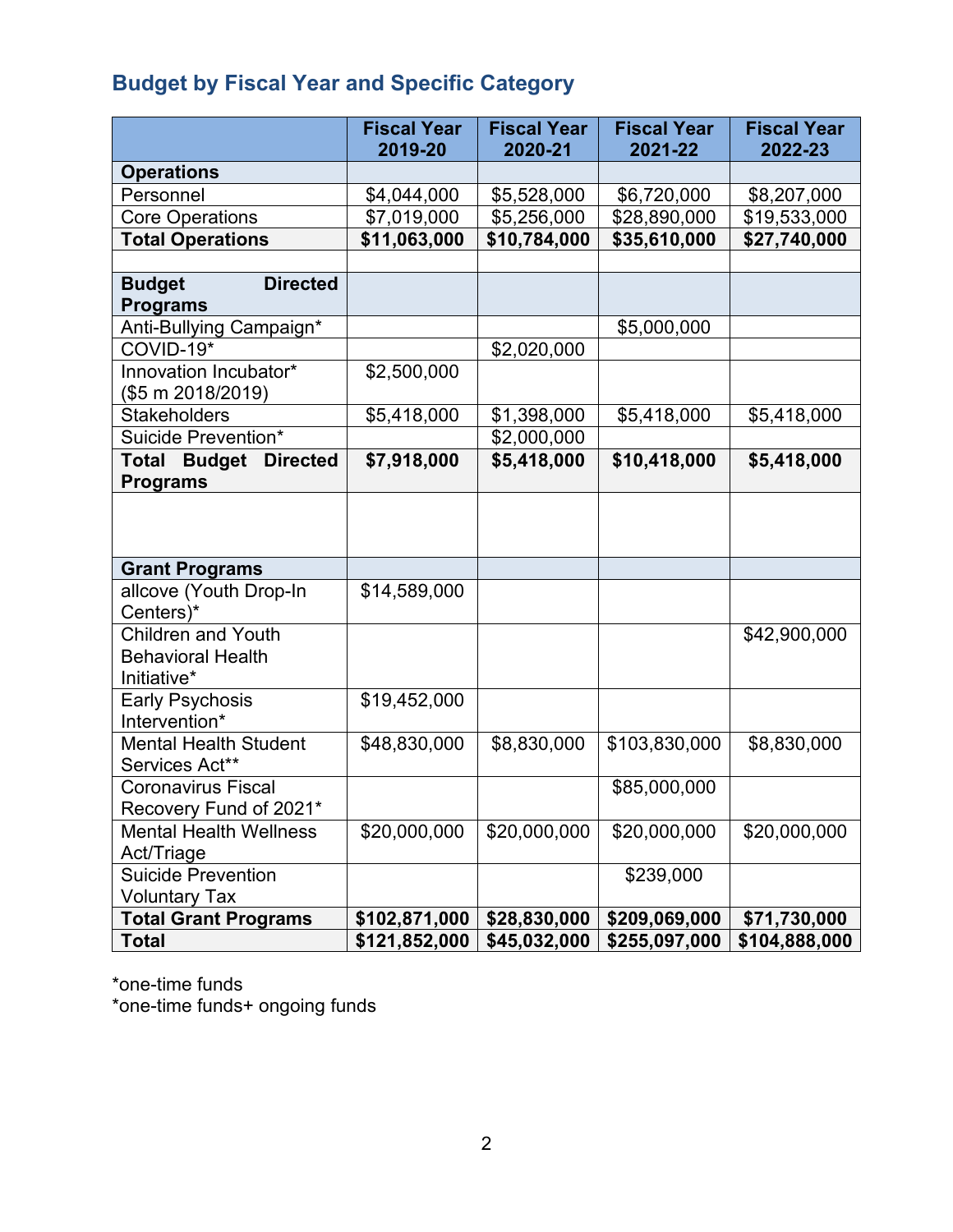# **Commission Grant Programs**

The Commission manages grant programs that resource essential and innovative services in ways that incentivize stronger partnerships, integrated services, braided funding and the evaluation required for continuous improvement. The Mental Health Wellness Act (Triage), youth drop-in centers, the early psychosis intervention (EPI), and the Mental Health Student Services Act are examples of such grants.

# **allcove (Youth Drop-In Centers)**

**Summary:** In 2019, the Commission allocated \$10 million to five counties to support the establishment or expansion of integrated mental health youth drop-in centers which provide mental health and wellness services for individuals between 12-25 years of age and their families. The Commission also allocated \$4,589,000 to Stanford to provide technical assistance to participating counties and to support collaborative learning among grantees, training, data and evaluation support and community outreach.

**Strategic Plan Objective 3c:** Support Youth-led efforts to advance and expand practices for consumer-led and consumer-centric services and expand access to youth-focused services.

**Authorization:** The program was established by, Senate Bill 109, Chapter 363, the Budget Act of 2019, provided \$15 million one-time Mental Health Services Act funds. The funds had to be allocated by the Commission through a competitive grant to counties, or a health care district may apply for a grant if designated by the county, city, or multi-county behavioral health department, through a competitive procurement. The Budget Act called for a focus on vulnerable and marginalized youth and populations of youth with known disparities e.g., LGBTQ, homeless, and indigenous youth.

**Background:** Counties are working in collaboration with Stanford to implement the allcove programs. The goal of integrated youth mental health centers is to increase access to vital services for youth at locations that are designed with youth and for youth and consider the needs of vulnerable and marginalized people. These programs will be equipped to meet the needs of youth, including mental and behavioral health needs, housing, education and employment support, and linkage to other services.

**Activities:** The Governor has proposed expanding state support for evidence-based youth drop-in centers through the Child and Youth Behavioral Health Initiative. The Budget Act of 2022 allocates \$42.9 million for the Commission to expand programs for children and youth. The Commission will hear from Melissa Stafford-Jones at the Commission meeting in January and discuss opportunities for the Commission to collaborate on the Children and Youth Behavioral Health Initiative.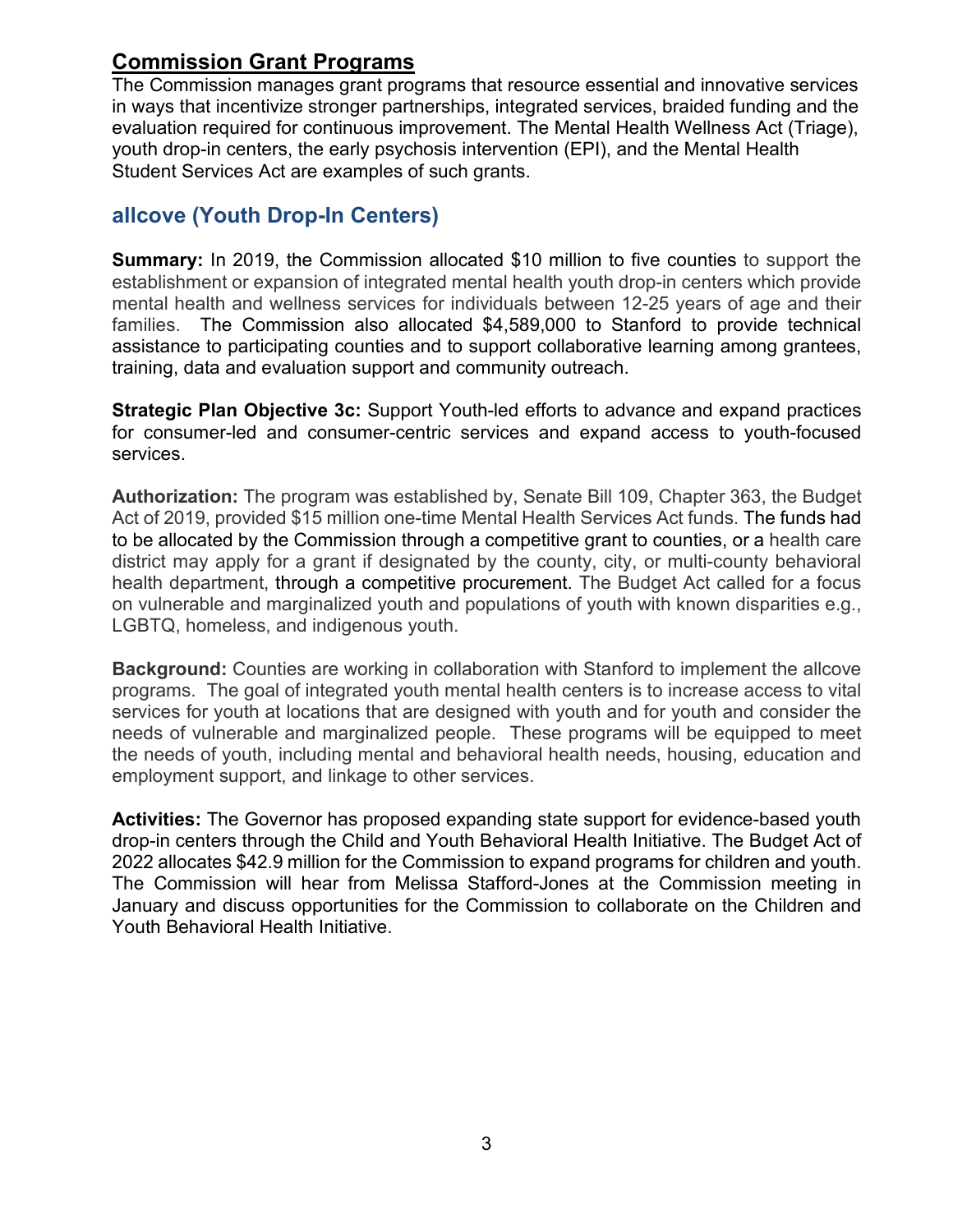# **Children's Behavioral Health Initiative**

**Summary:** The Governor's 2021 budget included \$4.4 billion to support an array of projects to improve behavioral health outcomes for children. Those initiatives include \$429 million to identify and replicate evidence-based practices, with a focus on early psychosis, youth drop-in centers, prevention and early intervention, reducing disparities, and meeting the needs of youth with complicated, high-end needs.

**Strategic Plan Objective 3a**: Support the Early Psychosis pilot to advance the transfer of knowledge and capacity building for more effective detection and response to early experiences with mental health.

**Strategic Plan Objective 3c:** Support youth-led efforts to advance and expand practices for consumer-led and consumer-centric services and expand access to youth-focused services.

**Authorization:** The Budget Act of 2022 allocated \$42.9 million to the Commission to support the identification and adoption of evidence-based practices.

**Activities:** The Commission will hear from Melissa Stafford-Jones at the Commission meeting in January and discuss opportunities for the Commission to collaborate on the Children and Youth Behavioral Health Initiative.

# **Early Psychosis Intervention**

**Summary:** In August 2020, the Commission allocated \$9,996,034 to five counties for grant programs and \$3.9 million to the University of California at Davis for a training and technical assistance contract to support the grantees, as part of a competitive bid processes for its first round of Early Psychosis Intervention grants. Funding for the Early Psychosis Intervention Program supports community-level early psychosis and mood disorder detection and intervention programs for adolescents and youth adults and expands existing programs and brings them into fidelity with the Coordinated Specialty Care model.

**Strategic Plan Objective 3a:** Support the Early Psychosis pilot to advance the transfer of knowledge and capacity building for more effective detection and response to early experiences with mental health issues.

**Authorization:** Assembly Bill 1315, Chapter 414, Statutes of 2017 established the Early Psychosis Intervention Plus Program (EPI Plus) and the EPI Plus Advisory Committee. The 2019 Budget Act provided \$19,452,000 to scale the initiative. The Commission has granted \$10 million to five counties and \$3.9 million to the University of California at Davis for training and technical assistance for grantees.

**Background:** In November 2020, the Commission approved the outline of a second Request for Application, based on recommendations from the EPI Plus Advisory Committee. In 2021, \$4.0 million was allocated for new or expanded early psychosis programs, \$1.0 million for public awareness efforts and workforce development and retention, and \$565,000 for research initiatives to identify barriers and improve access to care for diverse, racial, and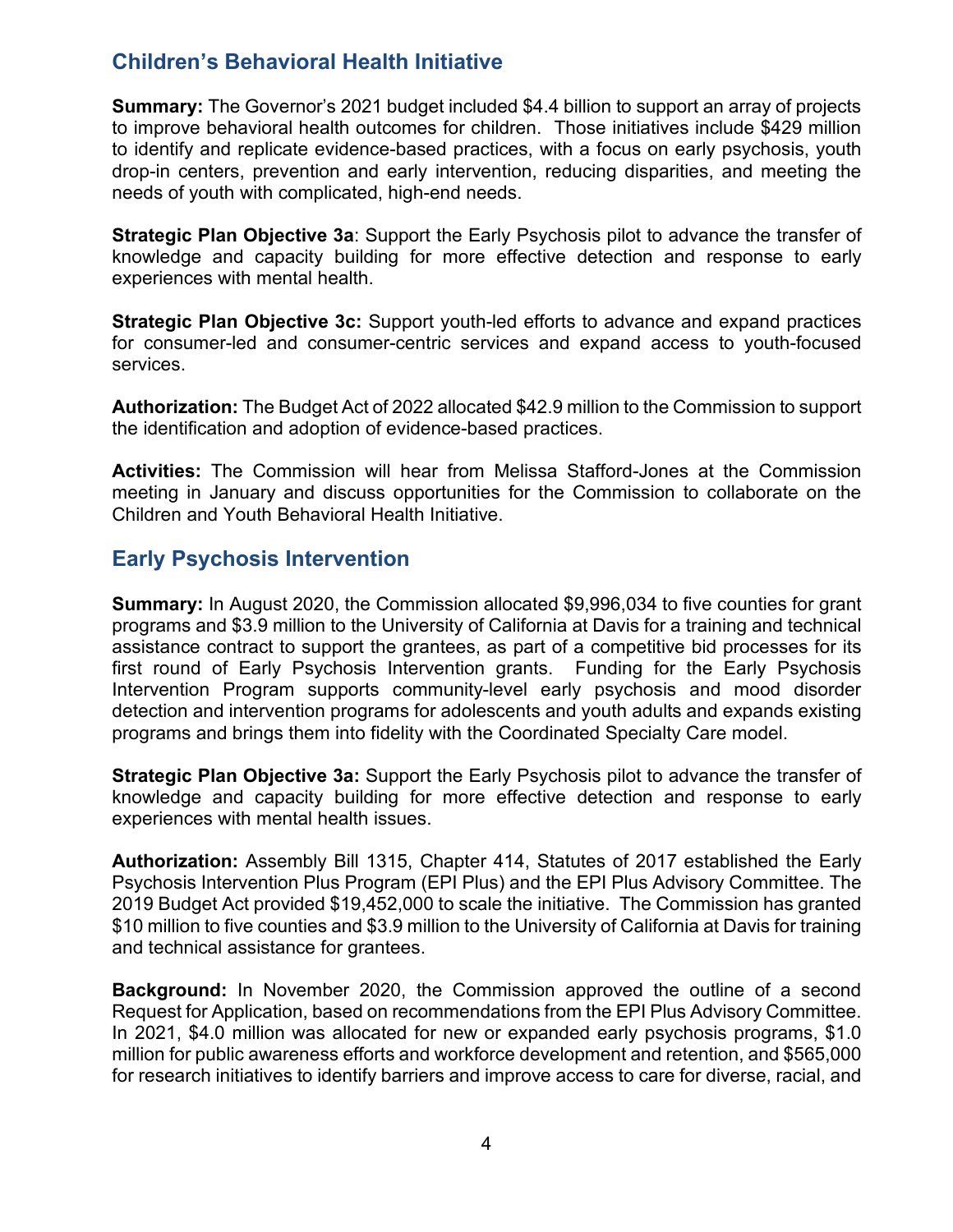ethnic communities. All the funds address specific mental health disparities. The competitive bid was released in February 2021 and the grants were awarded in April 2021.

**Activities:** The Commission also has partnered with Kaiser Permanente of Northern California to evaluate the cost-effectiveness of the Coordinated Specialty Care model for early treatment of psychosis to encourage the commercial care market to incorporate these practices. Results are expected by early 2022.

**Long term issues:** The Governor has proposed expanding state support for early psychosis services through the Child and Youth Behavioral Health Initiative. The Commission will hear from Melissa Stafford-Jones at the January Commission meeting and discuss opportunities for the Commission to collaborate on the Children and Youth Behavioral Health Initiative.

#### **Mental Health Wellness Act of 2013/Triage**

**Summary:** In 2018, the Commission awarded its second round of the Mental Health Wellness Act/Triage grants to counties and allocated \$76,000,000 for local assistance programs, and \$7,000,000 to evaluate the programs. The current Triage grant programs will end in 2022, with the exception of a few counties that experienced program delays due to the pandemic and received additional time to provide services.

**Strategic Plan Goal 1:** The Commission will advance a shared vision for reducing the consequences of mental health needs and improving wellbeing – and promote the strategies, capacities and commitment required to realize that vision.

**Authorization:** In 2013, Senate Bill 82, established the Investment in Mental Health Wellness Act of 2013. The Commission's Budget includes \$20 million in ongoing Mental Health Services Act funds.

**Background:** The Commission receives \$20 million each year to support the Mental Health Wellness Act, also known as the Triage Program. The funding is available to county behavioral health departments through a competitive process to support their crisis continuum of care. Funds must be used to hire staff.

The Commission previously has allocated these funds for multi-year grant, by committing funding from multiple fiscal years. The Commission also has directed that a portion of the funds be set aside for specific goals, such as 50 percent for children, to support collaboration between county behavioral health programs and schools, adults, and transition-age youth.

**Activities:** The Commission in September 2021 heard from counties in a listening session about challenges encountered with hiring staff and delays due to the pandemic. In October 2021 the Commission reviewed opportunities for the next round of Triage grants, which included a presentation from the EmPATH program. Commissioners also have expressed support for the hospital-based EmPATH program. Veronica Kelly, Past President of California Behavioral Health Directors Association also testified at the October meeting and stated the SB 82 funds do not align with the greatest needs of the community.

**Long term issues:** The State and the counties need to determine how to make the programs financially sustainable and to improve results over time. The Commission's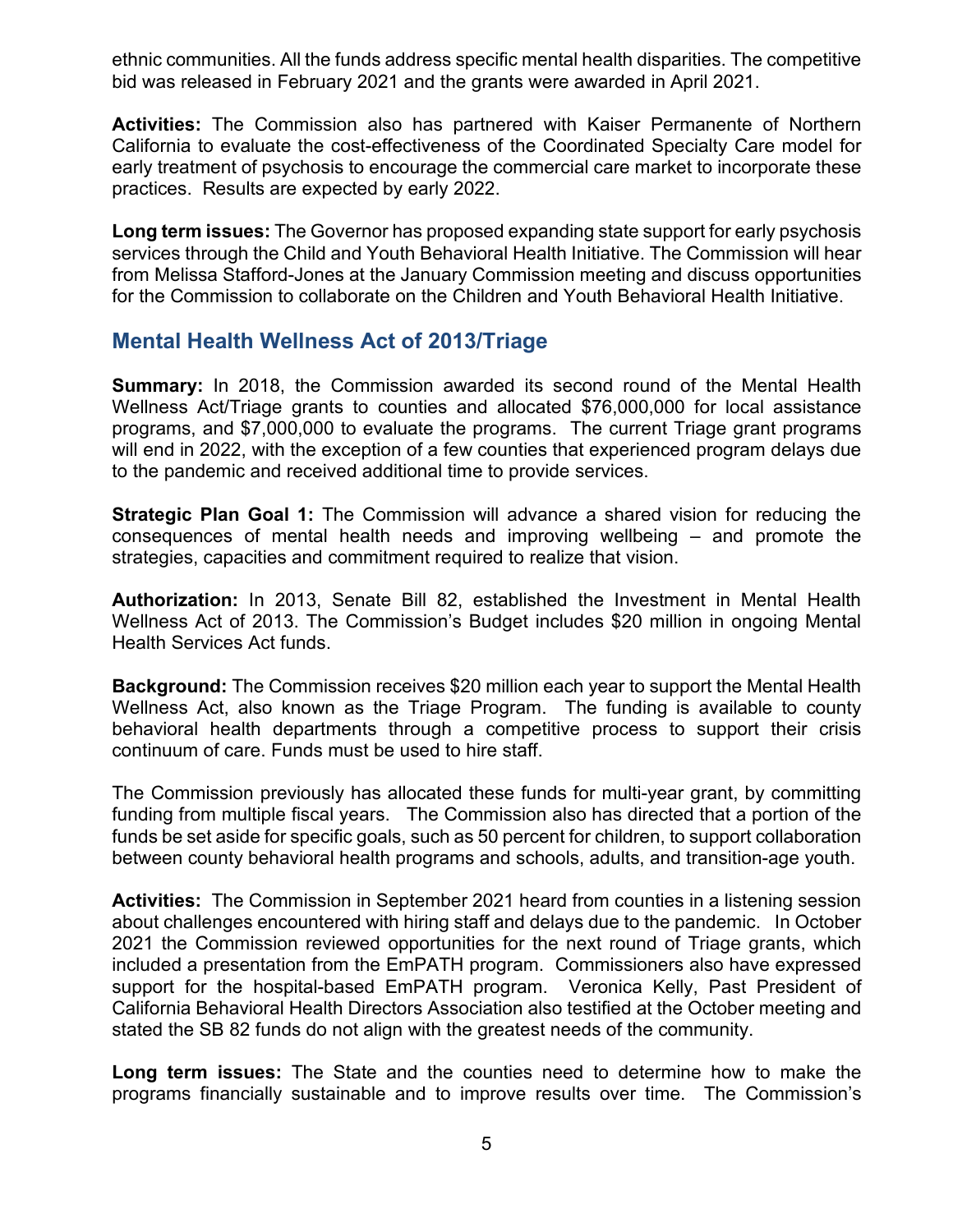evaluation will help to inform those opportunities, including whether to seek statutory changes that would provide more flexibility and eliminate the requirement the funding be used solely for additional staffing.

#### **Mental Health Student Services Act**

**Summary:** In 2020, the Commission allocated \$75 million in Mental Health Student Services Act grants to 18 counties to provide school-based mental health services. In 2021- 22, the Commission will allocate an additional \$95 million in state funds to 20 counties and \$85 million in federal funds to expand the program statewide.

**Strategic Plan Objective 1a: Promote school mental health as a prime opportunity to reach** and serve at-risk children, families, and neighborhoods.

**Authorization:** Established by, Senate Bill 75, Chapter 51, Statutes of 2019 the Mental Health Student Services Act, provided \$40 million one-time and \$10 million ongoing Mental Health Services Act funds to implement partnerships between county behavioral health departments and local education agencies. The Budget Act authorizes these expenditures and define the evaluation requirements. The Budget Act of 2021 augmented the Mental Health Student Services Act by \$95 million Mental Health Services Act funds, \$100 million federal funds, and \$25 million to support the implementation and evaluation of the program.

**Background:** In 2018, the Commission dedicated \$20 million to support four partnerships between county behavioral health agencies and local schools. In response, the Governor and the Legislature passed the Mental Health Student Services Act. In October 2020, the Commission published *Every Young Heart and Mind: Schools as Centers of Wellness,*  which recommended a comprehensive approach to school-based mental health. In 2021, the Governor and Legislature expanded the Mental Health Student Services Act and authorized the expenditure of FEMA pandemic relief funds for school-based mental health.

**Activities:** The Commission is allocating the funds to counties for the school-county partnership grants and developing plans for gathering data and assessing the programs. The Commission is also working to hire additional staff to support the implementation of the Mental Health Student Services Act and its evaluation.

**Long term issues.** The State and the counties need to determine how to make the programs financially sustainable and to improve results over time. The Commission's assessment will be one source to inform those deliberations and decisions.

#### **Budget Directed Programs**

Engage diverse communities – including consumers and families from different cultural and social backgrounds, service providers, local governments, employers and other involved in the public and privately funded behavioral health systems – drive changes needed to increase access to high quality services and improve outcomes.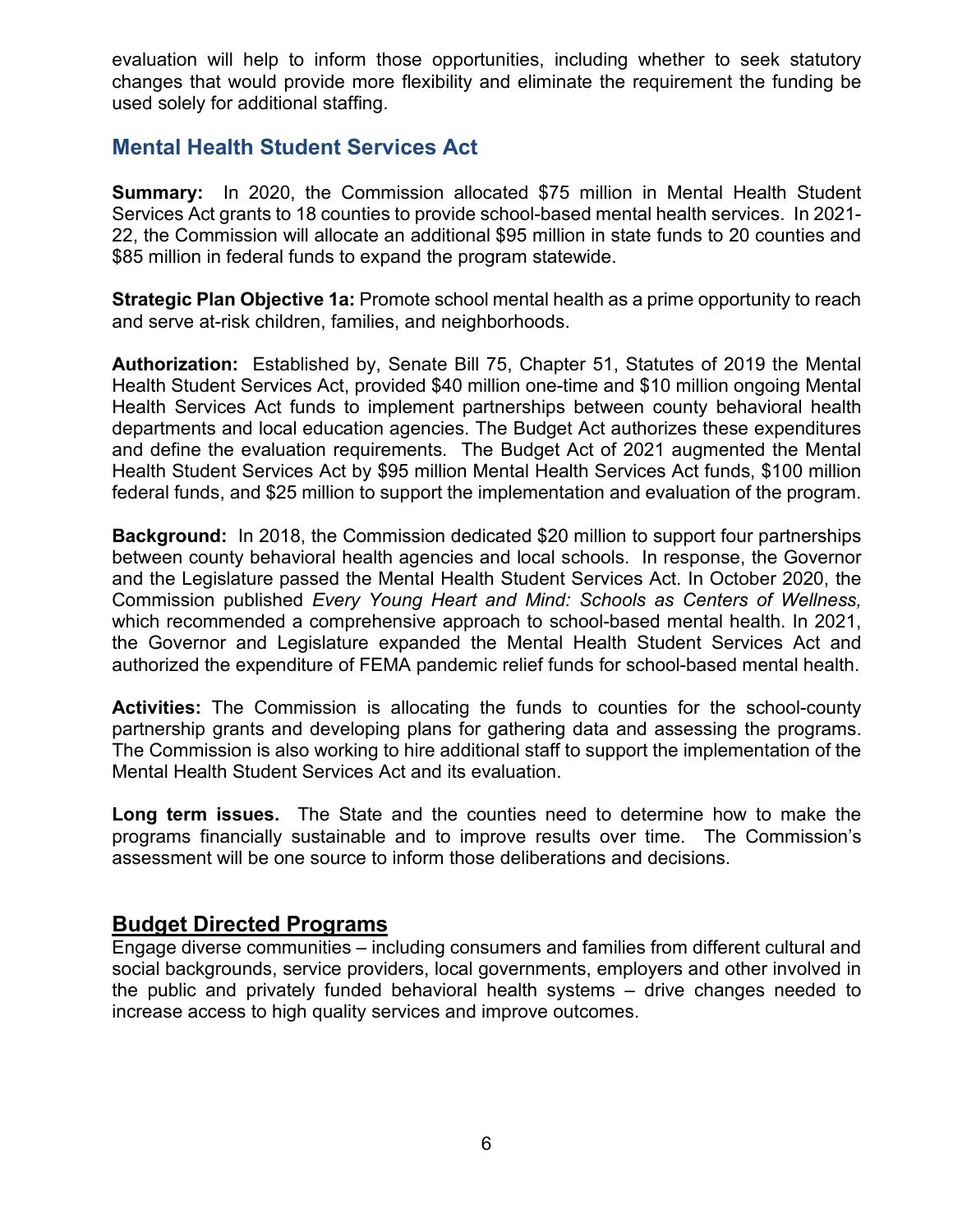# **Anti-Bullying Campaign**

**Summary:** The Budget Act of 2021 allocated funds for the Commission to launch a youthfocused anti-bulling initiative that leveraged social media to support youth. The project is part of a broader initiative targeting Anti-Asian hate. The Commission formed an advisory committee as directed in the budget to support this project.

**Strategic Plan Objective 3c:** Support youth-led efforts to advance and expand practices for consumer-led and consumer-centric services and expand access to youth-focused services.

**Authorization:** Budget Act of 2021 allocated \$5 million one-time Mental Health Services Act funds for a social media campaign and \$300,000 to provide support to the Commission for the implementation of this project, which has four significant themes: Anti-bullying, youth driven, focused on race/ethnic/language-focused communities and social media driven support for the mental health care. The budget also directed the Commission to finalize contracts no later than October 31, 2021.

**Activities:** Commissioner Shuo Chen, Chair of the Anti-Bullying Advisory Committee and Commission staff are nearing completion of recommendations to hire a contractor to lead and launch this work.

#### **Innovation Incubator**

**Summary:** The Commission's Innovation Incubator deeply engaged more than 25 counties to build capacity for innovation and continuous improvement. An evaluation is underway, and the Innovation Subcommittee is reviewing recommendations for improving the Commission's Innovation Program.

**Strategic Plan Objective 3a:** Complete and oversee the projects of the Innovation Incubator and document the value of efforts to form and support collaborations to address specific issues.

**Authorization:** The Budget Act of 2017-18 provided \$5 million in one-time MHSA funds to work with counties to find ways to proactively find ways to reduce the number of individuals with mental health needs in the criminal justice system.

**Background:** The Commission worked with stakeholders to develop a business model for the Innovation Incubator and then launched a series of projects to build the capacity for innovation and continuous improvement. More than 25 counties were involved in one or more learning collaborative, and nearly all counties participated in webinars and workshops to hear the results and how they could deploy the new practices. The Incubator also conducted an in-depth study on the innovation process, which produced an Innovation Action Plan.

**Activities:** The Innovation Subcommittee, working from the recommendations in the Innovation Action Plan, is developing an implementation plan that is expected to prioritize activities that will improve the quality of innovation plans developed by counties, refine the system for the Commission to review and approve those plans, and to expand efforts to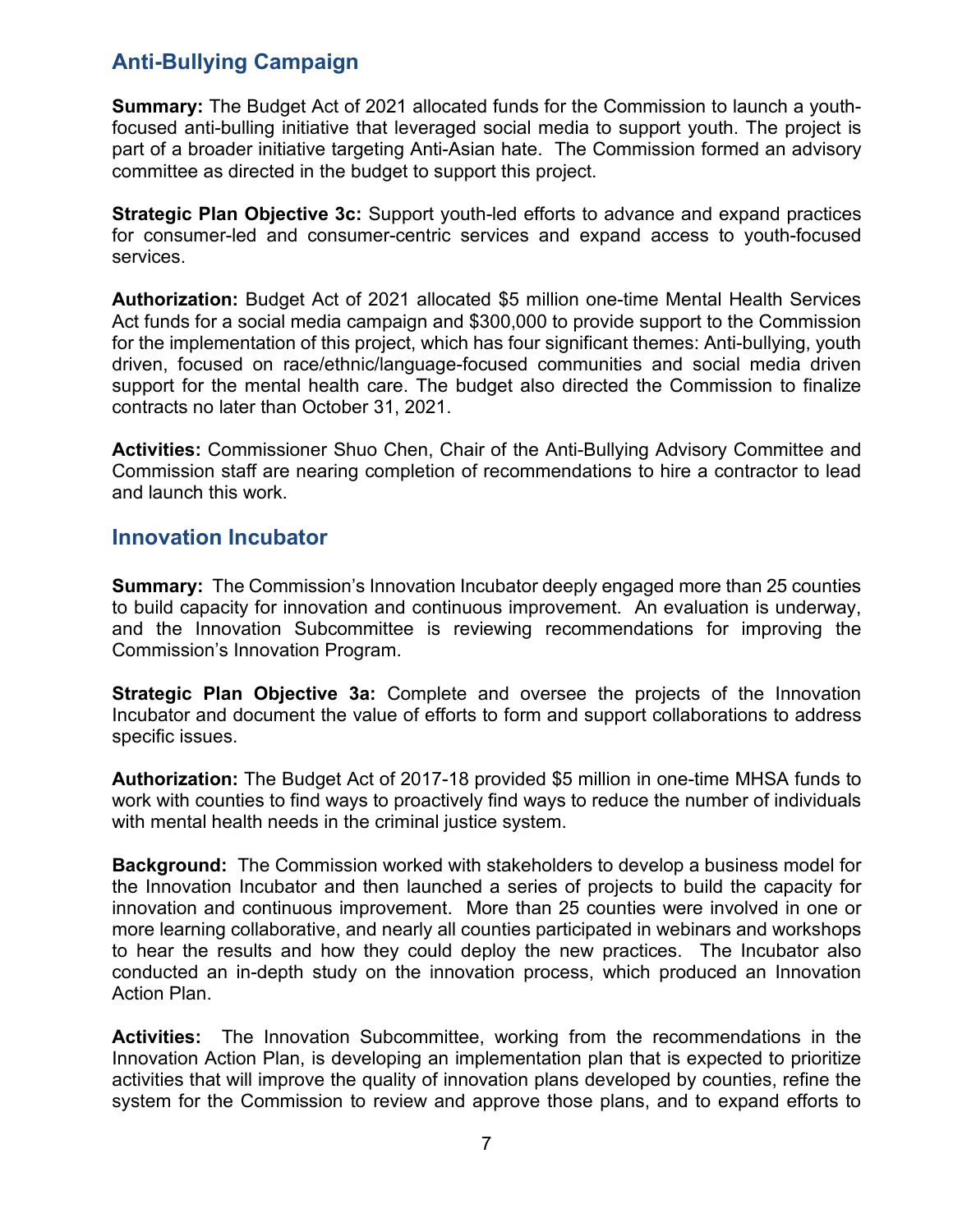disseminate learnings across counties to accelerate the pace of innovation. The Commission staff is evaluating the Incubator to identify additional learnings.

**Long term issues:** Among other outcomes, the Incubator strengthened the relationship with many counties and developed a shared understanding of the potential for technical assistance and multi-county learning collaboratives to support continuous improvement. The evaluation is exploring this and other results. Based on the evaluation, the Commission could consider seeking or dedicating more resources to this strategic approach to driving transformational change.

#### **Stakeholders**

**Summary:** The Mental Health Services Act calls for ensuring that consumers, families and people facing disparities are engaged in decision-making. The Commission provides \$5.4 million Mental Health Services Act funds annually to support the voice of community members through eight stakeholder contracts. Contracts are established through a competitive procurement process and focused on community outreach, education and training, and advocacy. The populations targeted with these funds include clients and consumers, diverse racial and ethnic communities, families, immigrants and refugees, LGBTQ+ populations, parents and caregivers, transition age youth, and veterans.

**Strategic Plan Objective 1b:** Build capacity at the community level to coordinate resources and services to improve outcomes.

**Authorization:** The Budget Act authorize these expenditures and require that the allocation is through a competitive process.

**Background:** Welfare and Institutions (W&I) Code Section 5892(d) requires that the Mental Health Services administrative fund "include funds to assist consumers and family members to ensure the appropriate state and county agencies give full consideration to concerns about quality, the structure of service delivery, or access to services."

The Commission is currently contracted with 12 local and state-level organizations to conduct advocacy, outreach, engagement, training, and education for eight specific unserved and underserved populations.

On February 27, 2020, The Commission awarded \$12 million in contracts for Clients and Consumers, Diverse Racial and Ethnic Communities, Families of Clients and Consumers, LGBTQ+ Communities, Parents and Caregivers, and Veteran Communities. In 2019, the Commission awarded a \$2 million contract for Transition Age Youth and \$2 million in contracts for Immigrant and Refugee populations.

**Activities:** Commission staff meet with stakeholders quarterly to better understand the needs for each organization that receives funding. Contract deliverables are reviewed and approved by staff. Funding for Immigrant and Refugee stakeholders will expire this fiscal year and the Commission will be asked to consider approving and outline for the next round of contracts at its January meeting.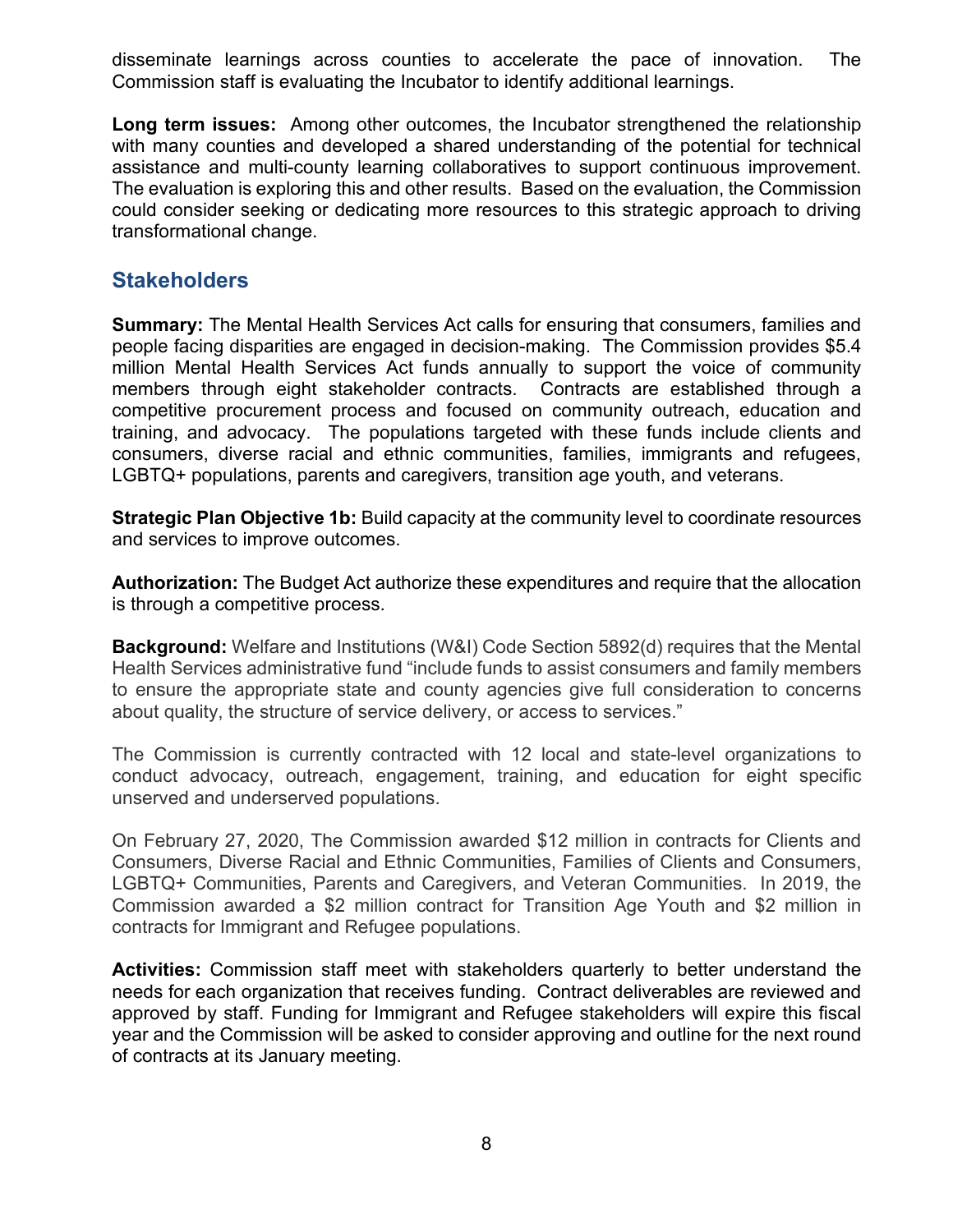#### **COVID-19 Response**

**Summary:** In response to the COVID-19 pandemic, the Commission re-prioritized \$2,020,000 in available funding to support community response to growing mental health needs. In consultation with community stakeholders and county behavioral health leaders, the Commission focused its investment on addressing disparities and fortifying youth suicide prevention efforts in addition to offering more general support.

**Strategic Plan Objective 1a:** Promote school mental health as a prime opportunity to reach and serve at-risk children, families and neighborhoods.

**Strategic Plan Objective 3b:** Support implementation for Stiving for Zero, the State's suicide prevention plan for 2020-25

**Authorization:** The Budget Act of 2020, shifted existing funding available in the Commission's budget to provide support to address the mental health needs, exacerbated by the pandemic.

**Background:** The Commission has invested \$880,000 to strengthen school mental health strategies targeting social emotional learning and suicide prevention. The Commission entered into contracts with five non-profit providers to enhance the support they provide for schools. Due to the urgent mental health needs in the communities, these contracts were provided to subject matter experts, through a sole source process.

The remaining funds were allocated through a sole source process, to support improved opportunities for county behavioral health programs to address disparities, the Commission has invested \$1,140,000 in a project to support the replication of a successful Solano County innovation that targeted disparities reduction. Funding is available provide technical assistance to counties to better understanding the work of the California Reducing Disparities Project and to replicate that work.

**Activities:** The Commission has finalized contracts to strengthen school and mental health strategies, and that work is underway. The Commission is in the process of finalizing contracts with the University of California Davis and Solano County, and funding will be available in the next few months to provide support to the more than 40 counties that have expressed interest in participating in this project, which includes a learning collaborative focused on reducing disparities.

### **Suicide Prevention**

**Summary:** The Commission is implementing *Striving for Zero*, the State's suicide prevention strategic plan.

**Strategic Plan Objective 3b:** Work with the Governor, the Legislature and community leaders to establish an Office of Suicide Prevention, expand training resources, better integrate suicide prevention services into health care settings, and encourage the renewal of community prevention plans.